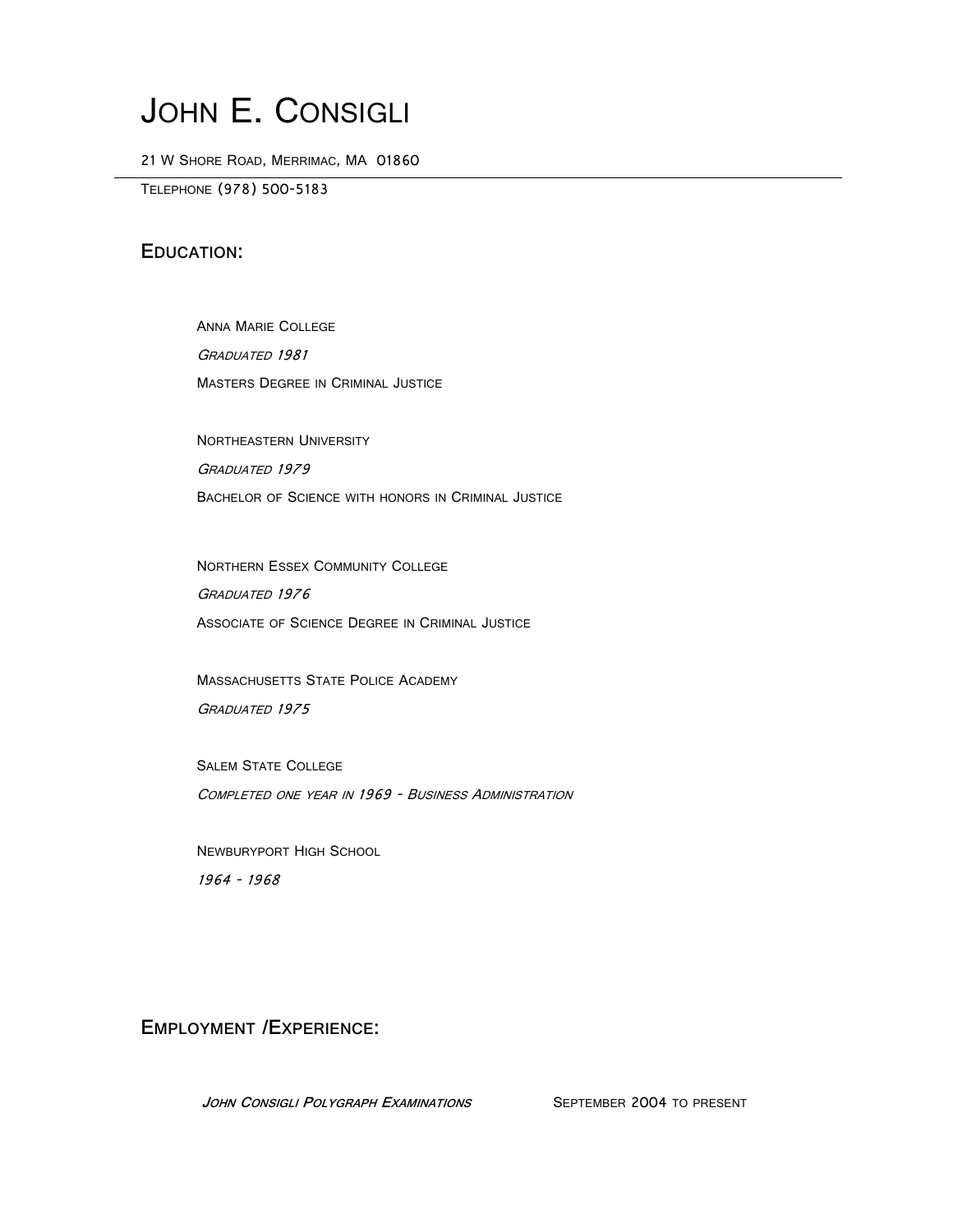#### **MASSACHUSETTS STATE POLICE**

| <b>CAPTAIN</b>    | OFFICER-IN-CHARGE - INTERNAL AFFAIRS SECTION/ADJUNCT SUPERVISOR<br>OF POLYGRAPH UNIT - 2003-2004 |
|-------------------|--------------------------------------------------------------------------------------------------|
| <b>CAPTAIN</b>    | EXECUTIVE OFFICER, TROOP "A"/OIC POLYGRAPH - 2002-2003                                           |
| <b>CAPTAIN</b>    | DIVISION OF STANDARDS AND TRAINING, CHIEF OF STAFF/OIC POLYGRAPH<br>$UNIT = 2001 - 2002$         |
| SGT. / LIEUTENANT |                                                                                                  |
| /CAPTAIN          | POLYGRAPH UNIT 1991 TO 2001                                                                      |
| CORPORAL          | <b>ESSEX COUNTY DISTRICT ATTORNEY'S OFFICE [HOMICIDE</b>                                         |
|                   | INVESTIGATIONS] 1981 - 1991                                                                      |
| <b>TROOPER</b>    | SP ANDOVER 1975 - 1976                                                                           |
|                   | SP LOGAN 1976                                                                                    |
|                   | SP CONCORD 1976 - 1977                                                                           |
|                   | SP ANDOVER 1978                                                                                  |
|                   | 55 TEAM 1978 - 1981                                                                              |

### **POLYGRAPH TRAINING:**

- **RECEIVED BASIC POLYGRAPH TRAINING FROM THE BACKSTER SCHOOL OF LIE DETECTION SAN DIEGO, CA. 1987, FINISHING SECOND IN THE CLASS.**
- **CLEVE BACKSTER: BORN FEBRUARY 27, 1924 WAS THE INTERROGATION INSTRUCTOR AT THE U.S. ARMY COUNTERINTELLIGENCE CORPS (CIC) AT FORT HOLABIRD, MARYLAND 1946; IN 1948 HE WAS APPOINTED THE CHIEF OF A SECURITY SECTION IN THE CIA WHICH INCLUDED POLYGRAPH. MR. BACKSTER RECEIVED HIS BASIC POLYGRAPH TRAINING FROM THE RENOWNED LEONARD KEELER, CONSIDERED THE FATHER OF MODERN DAY POLYGRAPH.**
- **IN 1950 MR. BACKSTER BECAME THE DIRECTOR OF THE KEELER POLYGRAPH INSTITUTE. AND IN 1961 HE STARTED THE BACKSTER SCHOOL OF LIE DETECTION. MR. BACKSTER HAS BEEN INVOLVED IN TRAINING POLYGRAPH EXAMINERS FOR OVER 50 YEARS AND CONTINUES TO DO SO**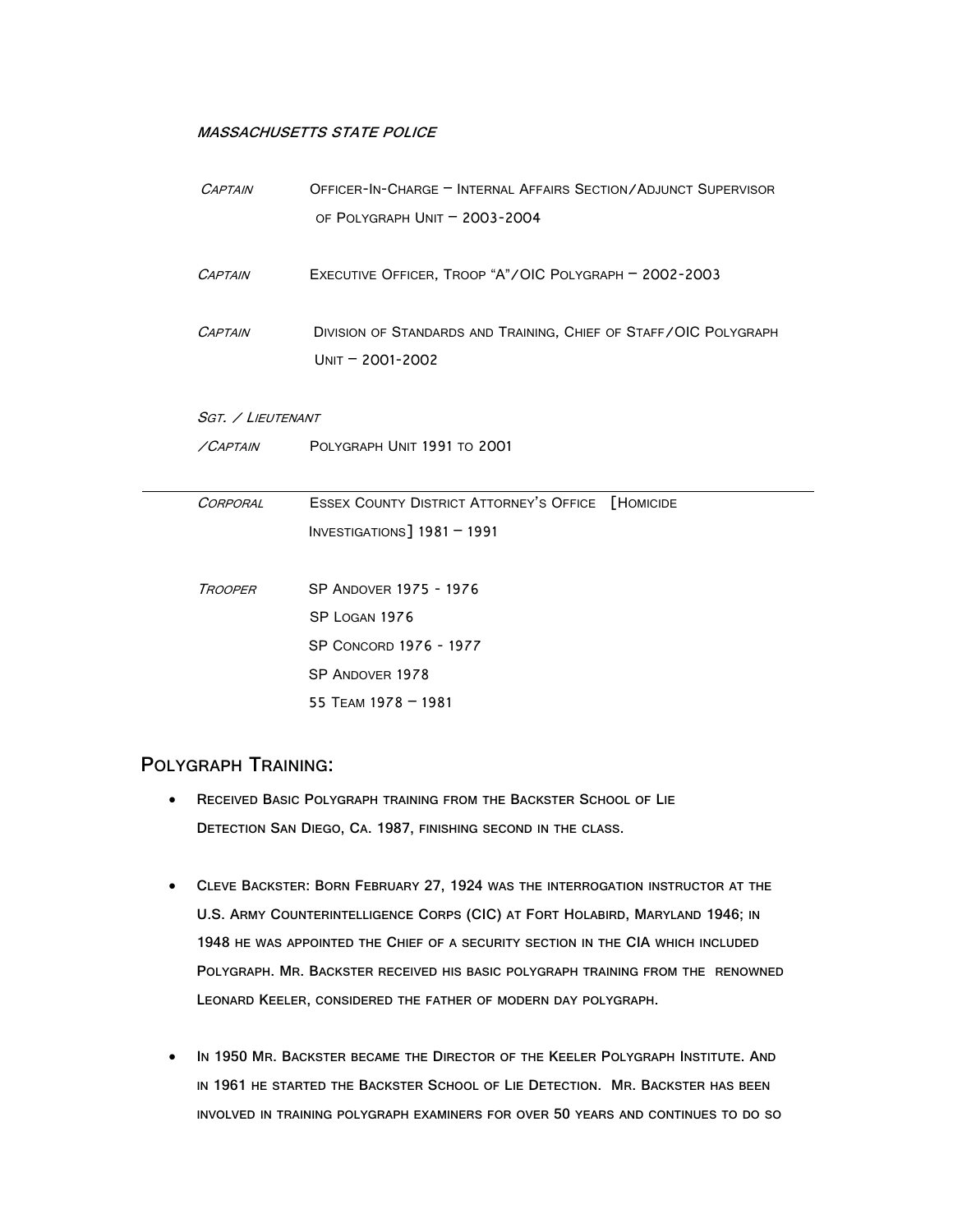**TO THIS DAY.**

### **ADVANCED POLYGRAPH TRAINING:**

- AMERICAN POLYGRAPHY ASSOCIATION CERTIFICATE OF ADVANCED AND SPECIALIZED TRAINING
- AMERICAN ASSOCIATION OF POLICE POLYGRAPHIST CERTIFIED FORENSIC LAW ENFORCEMENT POLYGRAPHY EXAMINER (CFLEPE)
- COMPLETED THE FBI ADVANCED LAW ENFORCEMENT POLYGRAPH COURSE 1991 AT THE FBI ACADEMY QUANTICO, VA. (4 WEEKS)
- DEPARTMENT OF DEFENSE ACADEMY FOR CREDIBILITY ASSESSMENT (DACA) SENIOR EXAMINER COURSE (1 WEEK) PENSACOLA, FL. 5/2010
- MARIN CERTIFICATION 12/2010

## **POLYGRAPH PRIMARY INSTRUCTOR EXPERIENCE:**

- ADJUNCT FACULTY FOR BACKSTER SCHOOL OF LIE DETECTION, 40 HOUR ADVANCED POLYGRAPH COURSE NATIONAL POLICE ACADEMY BELGRADE, SERBIA OCTOBER 2018
- ADJUNCT FACULTY: PRIMARY INSTRUCTOR IN ADVANCED PYSCHOPHYSIOLOGY DETECTION OF DECEPTION TECHNIQUES TO SENIOR SPECIALIST IN SLOVAKIA MINISTRIES OF DEFENSE, INTERIOR AND NATIONAL SECURITY BUREAU 40 HOURS NOV 2012.
- ADJUNCT FACULTY PRIMARY INSTRUCTOR AT BEHAVIORAL ASSESSMENT INTERNATIONAL, BASIC COURSE IN POLYGRAPH FOR DUBAI POLICE DEPARTMENT, DUBAI, UNITED ARAB EMIRATES (2012)
- ADJUNCT FACULTY PRIMARY INSTRUCTOR AT PENNSYLVANIA STATE POLICE ACADEMY AND HARRISBURG AREA COMMUNITY COLLEGE POLYGRAPH INSTITUTE, FT. INDIANTOWN GAP, ANNVILLE, PA (2002 TO 2010)
- ADJUNCT FACULTY PRIMARY INSTRUCTOR AT GAMMA GROUP, UK, BASIC COURSE IN POLYGRAPH, MUSCAT OMAN (2002)
- INTERVIEW/INTERROGATION COURSE, MUSCAT, OMAN (2002)
- ADJUNCT FACULTY AXCITON SCHOOL OF APPLIED PSYCHOPHYSIOLOGY BASIC COURSE IN POLYGRAPH, KUALA LUMPER, MALAYSIA (2001)

#### **SKILLS/ACCOMPLISHMENTS:**

- **CHAIRMAN OF APA BOARD OF DIRECTORS 2005**
- **PRESIDENT OF THE AMERICAN POLYGRAPH ASSOCIATION 2003, 2004 (TWO TERMS)**
- **COMMITTEE MEMBER APA QUALITY CONTROL COMMITTEE 2010, 2011, 2012**
- COMMITTEE CHAIRMAN OF APA SCHOOL ACCREDITATION COMMITTEE 2007
- PAST VICE-PRESIDENT OF THE AMERICAN POLYGRAPH ASSOCIATION (FOUR TERMS)
- PAST DIRECTOR OF AMERICAN POLYGRAPH ASSOCIATION (TWO TERMS)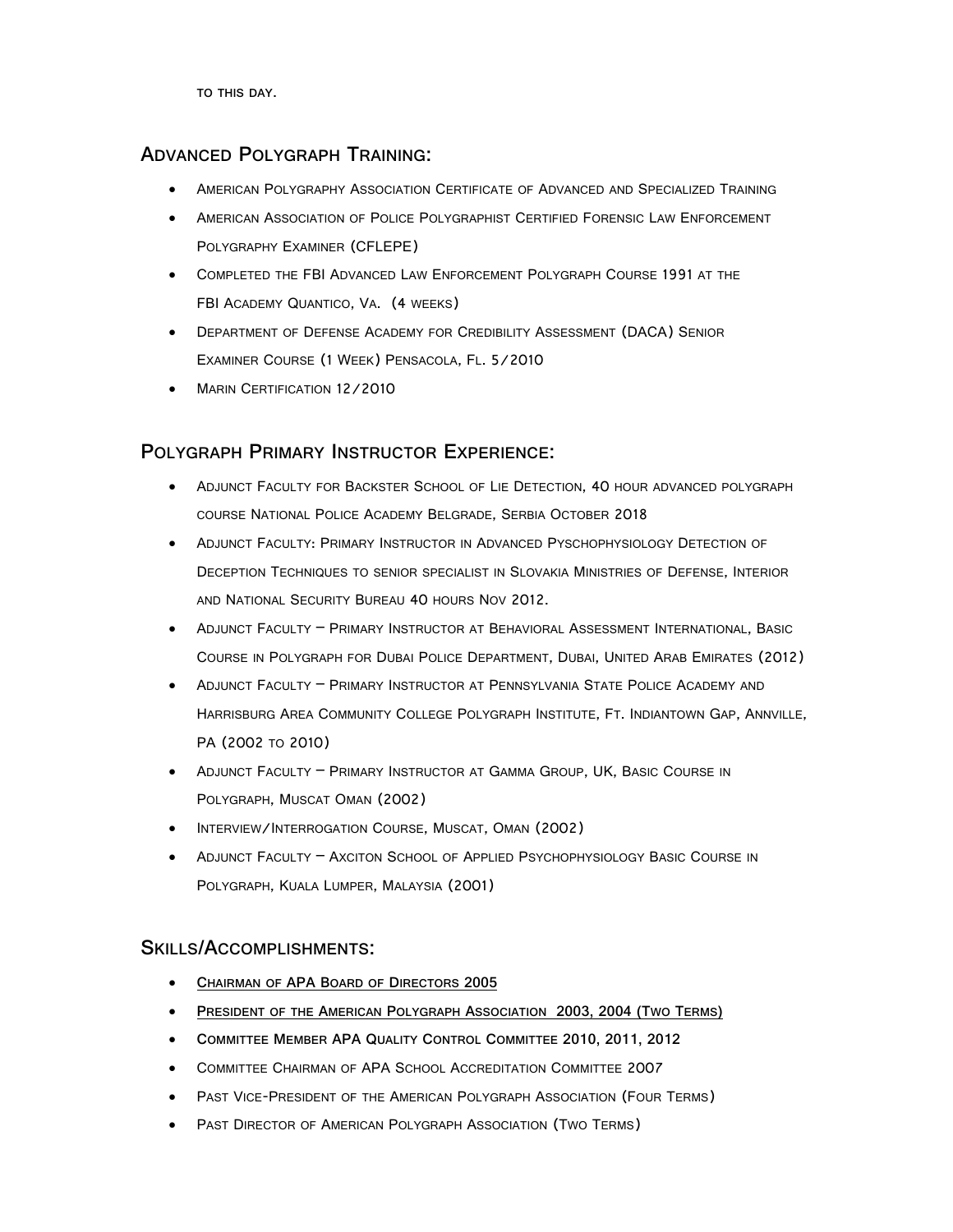- REGIONAL DIRECTOR FOR THE AMERICAN POLYGRAPH ASSOCIATION
- REGION III STATE COORDINATOR FOR THE AMERICAN ASSOCIATION OF POLICE POLYGRAPHIST
- APA PRIMARY POLYGRAPH SCHOOL INSTRUCTOR CERTIFICATE
- APA POLYGRAPH SCHOOL INSPECTOR
- SUPERVISOR OF ALL TYPES OF INVESTIGATION, INCLUDING HOMICIDES AND INTERNAL AFFAIRS FOR LOCAL POLICE DEPARTMENTS.

#### **PUBLICATIONS:**

• CHAPTER IN *HANDBOOK OF POLYGRAPH TESTING,* ACADEMIC PRESS, COPYRIGHT 2002, EDITOR MURRAY KLEINER, AUTHORED: CHAPTER 8, ENTITLED: POST-CONVICTION SEX OFFENDER TESTING AND THE AMERICAN POLYGRAPH ASSOCIATION

#### **MEMBERSHIPS/ASSOCIATIONS:**

- AMERICAN POLYGRAPH ASSOCIATION (APA)
- AMERICAN ASSOCIATION OF POLICE POLYGRAPHISTS (AAPP)
- SIGMA EPSILON RHO HONOR SOCIETY, NORTHEASTERN UNIVERSITY
- MAINE POLYGRAPH ASSOCIATION
- **FLORIDA POLYGRAPH ASSOCIATION**
- MASSACHUSETTS ASSOCIATION TO PROFESSIONALIZE LAW ENFORCEMENT (MAPLE)

#### **SERVICE AWARDS, MERIT AWARDS:**

- NUMEROUS SPEAKER AWARDS PRESENTED BY THE APA
- NUMEROUS SERVICE AWARDS PRESENTED BY THE APA FROM MEMBERSHIP COMMITTEE; PCSOT COMMITTEE; CONTINUING EDUCATION COMMITTEE; SEMINAR COMMITTEE; STATE ADVISORY COMMITTEE; QUALITY CONTROL COMMITTEE; FAIR ELECTION COMMITTEE
- NUMEROUS MERIT AWARDS PRESENTED BY THE APA FOR:
	- o EDUCATIONAL ACCREDITATION COMMITTEE GENERAL CHAIR
	- o NOTED SERVICE
	- o SUB-COMMITTEE FOR DEVELOPMENT OF APA COMPETENCY EXAMINATION GENERAL **CHAIR**
	- o SUB-COMMITTEE FOR DEVELOPMENT OF CORRESPONDENCE COURSE GENERAL **CHAIR**
	- o LEGISLATIVE COMMITTEE GENERAL CHAIR
	- o SUB-COMMITTEE ON DEVELOPMENT OF A MODEL LICENSING LAW GENERAL CHAIR
	- o SUB-COMMITTEE ON DEVELOPMENT OF LONG-DISTANCE LEARNING COLLEGE DEGREE PROGRAM – GENERAL CHAIR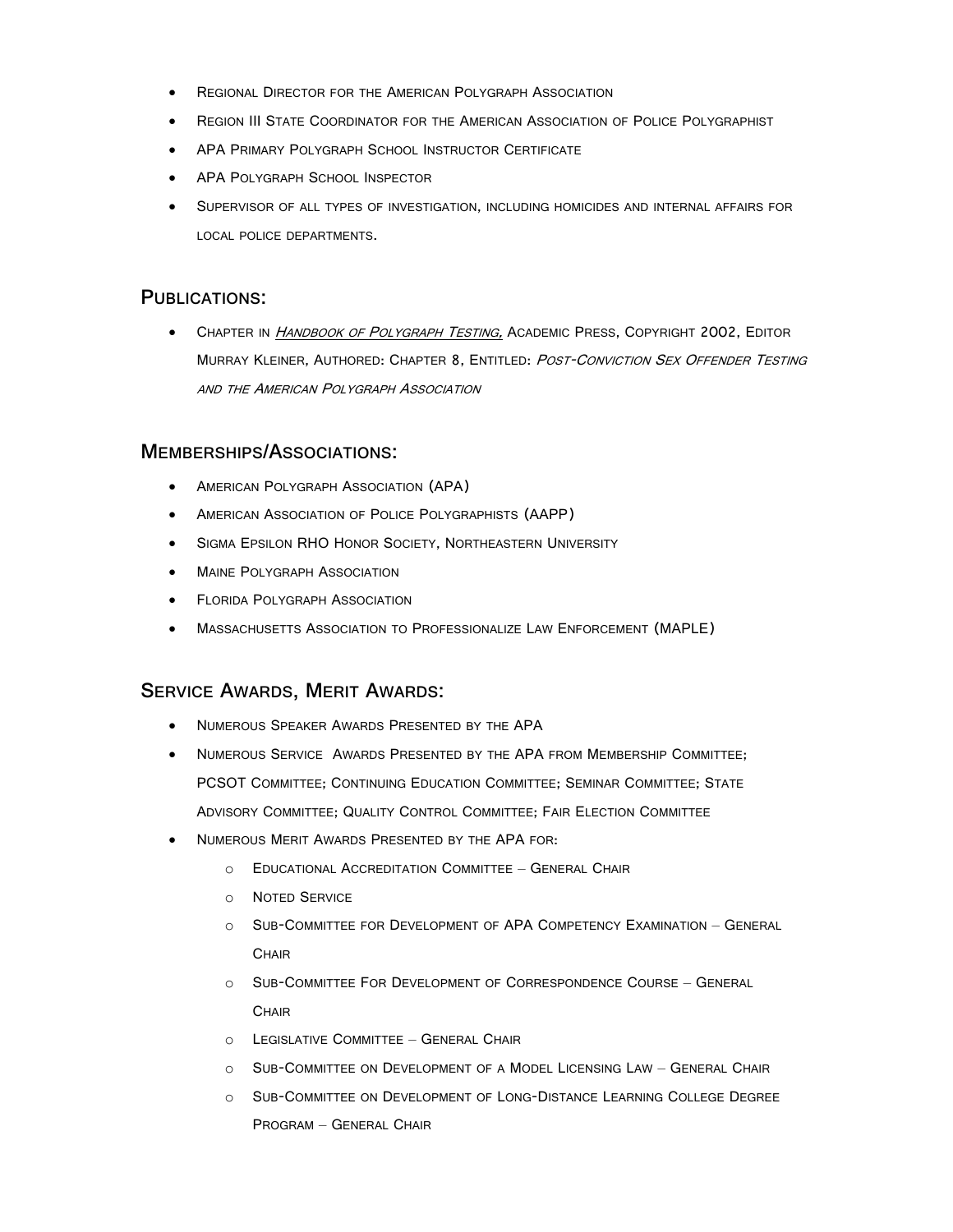- o SUB-COMMITTEE ON DEVELOPMENT OF QUALITY CONTROL REVIEW PROGRAM GENERAL CHAIR
- o RESEARCH & DEVELOPMENT COMMITTEE GENERAL CHAIR
- o SUB-COMMITTEE FOR CLINICAL SEX OFFENDER TESTING- GENERAL CHAIR

#### **LECTURES:**

LECTURED AT THE FOLLOWING ASSOCIATIONS IN POLYGRAPH/ INTERVIEW/ INTERROGATION:

- CONNECTICUT POLYGRAPH ASSOCIATION ANNUAL SEMINAR GUEST LECTURER AT MOHEGAN SUN CASINO UNCASVILLE, CT NOVEMBER 5TH, 2018.
- ASSOCIATION OF CERTIFIED FRAUD EXAMINERS BOSTON CHAPTER ANNUAL SEMINAR BRANDEIS UNIVERSITY WALTHAM, MA JUNE 18TH, 2018
- 2015 GUEST LECTURER APA/MAINE POLYGRAPH ASSOCIATION SEMINAR SACO, ME
- GUEST LECTURER MAINE POLYGRAPH ASSOCIATION SEMINAR SACO, ME. APRIL 24, 2013
- MAINE LICENSED PRIVATE INVESTIGATORS ASSOCIATION PORTLAND, ME. NOV. 2008
- INTERNATIONAL CONGRESS OF FORENSIC SCIENCES GUADALAJARA, MEXICO. MAY 2008
- AMERICAN POLYGRAPH ASSOCIATION NATIONAL AND REGIONAL SEMINARS 1998-2005
- CENTER FOR SEX OFFENDER MANAGEMENT SEMINAR (99)
- INTERNATIONAL ASSOCIATION OF ARSON INVESTIGATORS SEMINAR (98)
- AMERICAN PROBATION & PAROLE ASSOCIATION 22ND ANNUAL TRAINING INSTITUTE (98)
- BASIC INVESTIGATORS COURSE MSP ACADEMY
- **NEW RECRUIT TRAINING MSP ACADEMY**
- NORTHEAST REGIONAL POLICE INVESTIGATORS (NERPI) TRAINING SESSIONS
- METRO FIRE/ARSON INVESTIGATORS ASSOCIATION
- **BUNKER HILL COMMUNITY COLLEGE**
- AXCITON SCHOOL OF APPLIED PSYCHO-PHYSIOLOGY LECTURER AT THE BASIC COURSE IN POLYGRAPH, MSP ACADEMY (00)
- NEW ENGLAND STATE POLICE INFORMATION NETWORK (NESPIN) SEMINAR ON POLYGRAPH AS AN INVESTIGATION AND PAROLE TOOL (00)
- AMERICAN SOCIETY FOR INDUSTRIAL SECURITY (ASIS) MEETINGS
- AXCITON SCHOOL OF APPLIED PSYCHOPHYSIOLOGY, POST CONVICTION SEX OFFENDER TESTING COURSE LECTURER (00)
- FIRST NATIONAL POLYGRAPH SEMINAR OF MEXICO, CISEN HEADQUARTERS, MEXICO CITY, MEXICO – GUEST SPEAKER (00)
- US DEPARTMENT OF JUSTICE CENTER FOR SEX OFFENDER MANAGEMENT, SECOND NATIONAL SUMMIT IN WASHINGTON, D.C., FORUM PARTICIPANT (00)
- AMERICAN POLYGRAPH ASSOCIATION REGIONAL SEMINAR, WAKEFIELD, MA (03 MAY)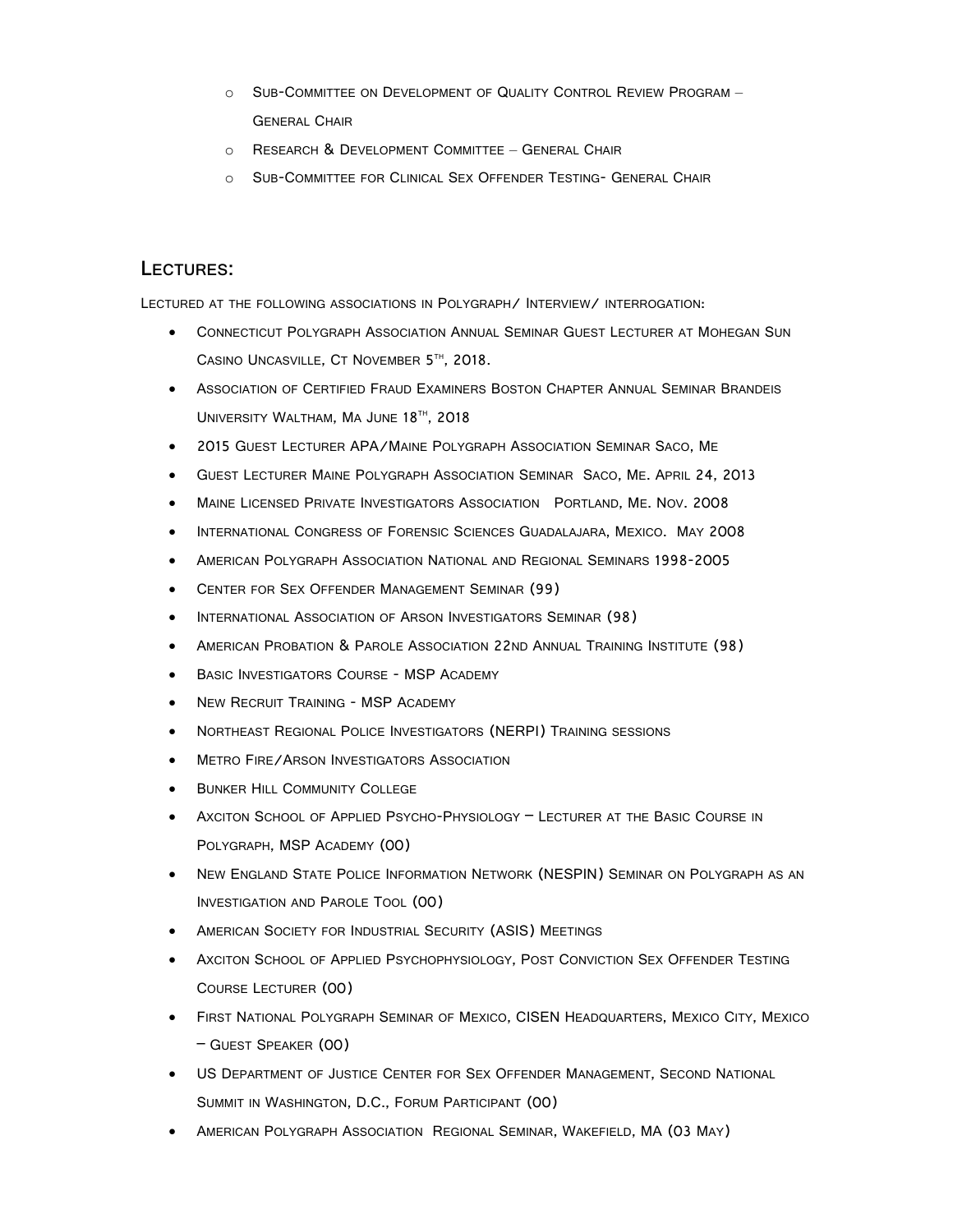## **CONTINUING EDUCATION:**

- 55<sup>TH</sup> ANNUAL AMERICAN POLYGRAPH ASSOCIATION (APA) SEMINAR & WORKSHOP AUSTIN, TX AUGUST  $29^{TH}$  – SEPTEMBER  $3^{RD}$ , 2021
- BACKSTER SCHOOL OF LIE DETECTION ZOOM CLASS, "SCORING NOT IGNORING" MARCH 24<sup>TH</sup>, 2021
- BACKSTER SCHOOL OF LIE DETECTION ZOOM CLASS, "INVESTIGATIVE INTERVIEWING, AVOIDING FALSE POSITIVES" FEBRUARY 17TH, 2021
- BACKSTER SCHOOL OF LIE DETECTION ZOOM CLASS, "VASOMOTOR" OCTOBER 28<sup>TH</sup>, 2020
- BACKSTER SCHOOL OF LIE DETECTION ZOOM CLASS, "ESS-M LEVEL 1&2" SEPTEMBER 3<sup>RD</sup>, 2020
- BACKSTER SCHOOL OF LIE DETECTION ZOOM CLASS, "COUNTERMEASURES" SEPTEMBER 1<sup>ST</sup>, 2020
- BACKSTER SCHOOL OF LIE DETECTION ZOOM CLASS, "FEDERAL SCORING" JUNE 24<sup>TH</sup>, 2020
- BACKSTER SCHOOL OF LIE DETECTION ZOOM CLASS, "DIRECTED LIE SCREENING TEST" JUNE 3<sup>rd</sup>, 2020
- BACKSTER SCHOOL OF LIE DETECTION ZOOM CLASS, "SCORING NOT IGNORING" MAY 20TH, 2020
- 54TH ANNUAL AMERICAN POLYGRAPH ASSOCIATION (APA) SEMINAR AND WORKSHOP ORLANDO, FL. AUGUST 25TH THROUGH AUGUST 30TH, 2019
- CONNECTICUT POLYGRAPH ASSOCIATION NATIONAL SEMINAR AT MOHEGAN SUN CASINO NOVEMBER 4TH, 5TH, 6TH 2019
- CONNECTICUT POLYGRAPH ASSOCIATION NATIONAL SEMINAR AT MOHEGAN SUN CASINO NOVEMBER 4TH, 5TH, 6TH 2019
- CONNECTICUT POLYGRAPH ANNUAL SEMINAR AT MOHEGAN SUN CASINO NOVEMBER 5TH, 6TH 2018
- APA/VIRGINIA POLYGRAPH ASSOCIATION ANNUAL SEMINAR HILTON VIRGINIA BEACH NOVEMBER 8TH, 9TH 2018
- 52ND ANNUAL AMERICAN POLYGRAPH ASSOCIATION (APA) SEMINAR AND WORKSHOP LAS VEGAS NV AUGUST 27TH - SEPTEMBER 1ST, 2017
- MAINE POLYGRAPH ASSOCIATION CONTINUING EDUCATION SEMINAR SACO, ME. MAY 24TH -26TH, 2017
- 51ST ANNUAL AMERICAN POLYGRAPH ASSOCIATION (APA) NATIONAL SEMINAR AND WORKSHOP BALTIMORE MD. AUGUST 26TH-SEPTEMBER 2, 2016
- 39TH AMERICAN ASSOCIATION OF POLICE POLYGRAPHISTS ANNUAL SEMINAR UNCASVILLE, CT. JUNE 12-17, 2016.
- 50TH ANNUAL AMERICAN POLYGRAPH ASSOCIATION (APA) NATIONAL SEMINAR AND WORKSHOP CHICAGO, ILLINOIS AUG. 30-SEPT. 4, 2015.
- 49TH ANNUAL AMERICAN POLYGRAPH ASSOCIATION (APA) NATIONAL SEMINAR AND WORKSHOP SEATTLE, WASHINGTON SEPT.7-12, 2014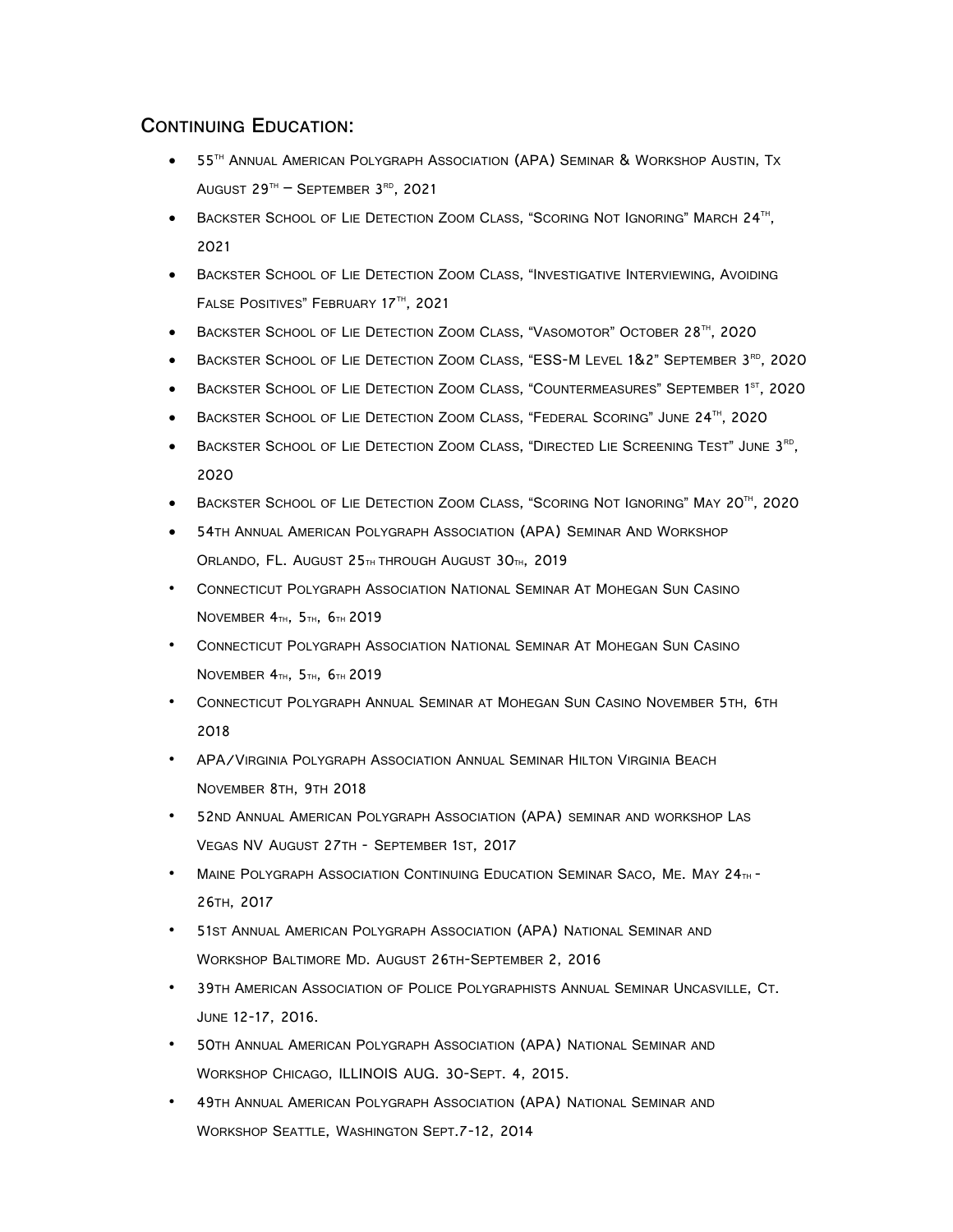- 47TH ANNUAL AMERICAN POLYGRAPH ASSOCIATION (APA) NATIONAL SEMINAR AND WORKSHOP SAN DIEGO, CALIFORNIA SEPTEMBER 17-21, 2012
- 46TH ANNUAL AMERICAN POLYGRAPH ASSOCIATION (APA) NATIONAL SEMINAR AND WORKSHOP AUSTIN, TEXAS SEPTEMBER 11-16, 2011
- 45TH ANNUAL AMERICAN POLYGRAPH ASSOCIATION (APA) NATIONAL SEMINAR AND WORKSHOP MYRTLE BEACH, SOUTH CAROLINA SEPTEMBER 12-17, 2010
- 44<sub>TH</sub> ANNUAL AMERICAN POLYGRAPH ASSOCIATION (APA) NATIONAL SEMINAR AND WORKSHOP NASHVILLE, TENNESSEE AUGUST 2-7, 2009
- 43<sub>RD</sub> ANNUAL AMERICAN POLYGRAPH ASSOCIATION (APA) NATIONAL SEMINAR AND WORKSHOP INDIANAPOLIS, INDIANA AUGUST 18TH-22ND, 2008
- 42ND ANNUAL APA SEMINAR AND WORKSHOP NEW ORLEANS, LA. AUGUST 19TH-24TH 2007
- AAPP 29 $_{\text{TH}}$  ANNUAL SEMINAR AND WORKSHOP PORTLAND, ME. APRIL 24 $_{\text{TH}}$  -28 $_{\text{TH}}$ , 2006
- 41ST ANNUAL APA SEMINAR AND WORKSHOP LAS VEGAS, NEVADA JULY 17TH-21ST 2006
- AAPP  $28\pi$ H ANNUAL SEMINAR AND WORKSHOP CHICAGO, ILLINOIS APRIL  $25\pi$ I-29 $\pi$ H.
- MISSOURI POLYGRAPH ASSOCIATION SEMINAR ON 7-POINT SCORING AND STATEMENT ANALYSIS AUGUST 31st - SEPTEMBER 2ND, 2005
- TENNESSEE POLYGRAPH ASSOCIATION SEMINAR ON POLYGRAPH TESTING AND EXAMINATION TECHNIQUES 16 HOURS MARCH 24TH AND 25TH, 2005
- 40TH ANNUAL APA SEMINAR /WORKSHOP SAN ANTONIO, TEXAS AUGUST 1ST-5TH, 2005
- 39TH ANNUAL SEMINAR/WORKSHOP COVERING LATEST PROFESSIONAL TECHNIQUES AND
- INSTRUMENTATION APA, ORLANDO, FL AUGUST  $1s<sub>T</sub>$   $6<sub>TH</sub>$ , 2004
- MULTI-CULTURAL INTERVIEWS; CHILD MOLESTERS' A BEHAVIORAL ANALYSIS APA, VIRGINIA BEACH, VA, NOVEMBER  $4<sub>TH</sub> - 5<sub>TH</sub>$ , 2004
- PRINCIPLES OF CHART INTERPRETATION/QUALITY ASSURANCE AND BEST PRACTICES VIRGINIA BEACH, VA, APA, NOVEMBER 4TH - 5TH, 2004
- CERTIFIED FORENSIC LAW ENFORCEMENT POLYGRAPH EXAMINER, CERTIFICATE #1332, AMERICAN ASSOCIATION OF POLICE POLYGRAPHISTS, MAY 04
- INTERNAL AFFAIRS: LEGAL AND OPERATIONAL ISSUES INTERNATIONAL ASSOCIATION OF CHIEFS OF POLICE, DURHAM NH, JUNE  $7<sub>TH</sub> - 9<sub>TH</sub>$ , 2004
- THE AMERICAN ASSOCIATION OF POLICE POLYGRAPHISTS 2004 TRAINING CONFERENCE, VANCOUVER, BC, CANADA, MAY  $3_{RD}$  –  $7_{TH}$ , 2004
- ANN O'DELL: LAW ENFORCEMENT OFFICERS WHO BATTER STRATEGIES BEFORE AND AFTER THE INCIDENT – BOSTON POLICE DEPARTMENT, BOSTON, MA. SEPTEMBER 24TH, 2003
- 38TH ANNUAL SEMINAR/WORKSHOP COVERING LATEST PROFESSIONAL TECHNIQUES AND INSTRUMENTATION – APA, SPARKS, NV, AUGUST  $4<sub>TH</sub>$  –  $8<sub>TH</sub>$ , 2003
- APD MANAGEMENT CONSULTANTS, INTERNAL AFFAIRS SEMINAR, TEWKSBURY POLICE, TEWKSBURY, MA, JUNE 10TH, 2003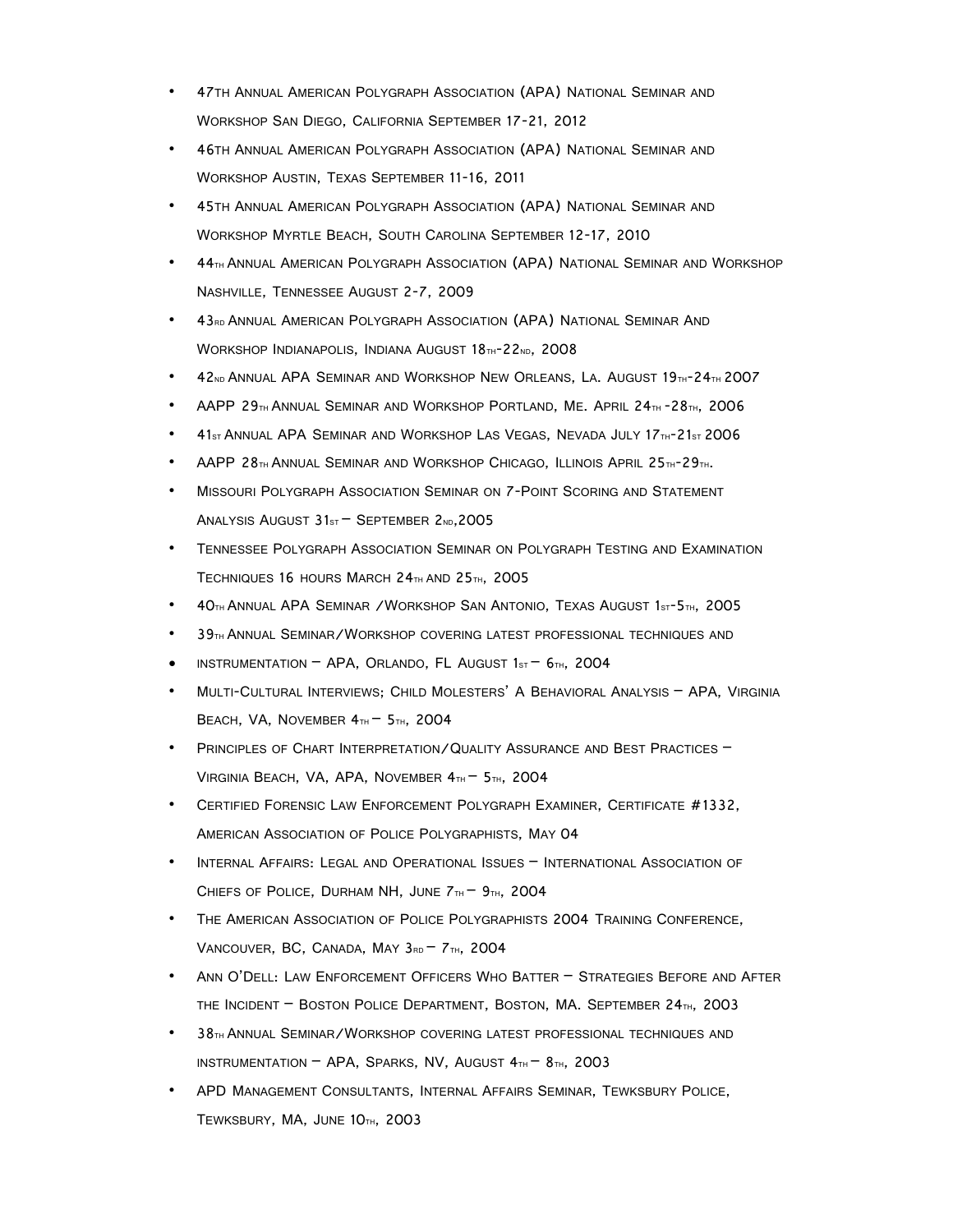- THE AMERICAN ASSOCIATION OF POLICE POLYGRAPHISTS 2003 TRAINING CONFERENCE, HILTON HEAD, SC, APRIL 28TH – MAY 2ND, 2003
- CONTINUING EDUCATIONS SEMINAR/WORKSHOP ON COMPARISON QUESTION: ESTABLISHING PSYCHOLOGICAL SET, PROPER UTILIZATION OF ACQUAINTANCE TEST, TEST QUESTION CONSTRUCTION, MULTI-CULTURAL TESTING, COMPARISON OF THREE MAJOR SCORING TECHNIQUES, COUNTERMEASURES, AND CHART INTERPRETATION, APA, WAKEFIELD, MA, MAY  $5H - 6H$ , 2003
- 37TH ANNUAL SEMINAR/WORKSHOP COVERING LATEST PROFESSIONAL TECHNIQUES AND INSTRUMENTATION – APA, ALBUQUERQUE, NM, JULY 29 $_{\text{TH}}$  – AUGUST 2, 2002
- CONTINUING EDUCATION SEMINAR/WORKSHOP ON PRE-AND POST CONVICTION POLYGRAPH TESTING AND INTERVIEWING AND INTERROGATION, APA, NEW CUMBERLAND, PA, NOVEMBER  $7T_{TH}$  –  $8T_{TH}$ , 2001
- 36TH ANNUAL SEMINAR/WORKSHOP COVERING LATEST PROFESSIONAL TECHNIQUES AND INSTRUMENTATION – APA, INDIANAPOLIS, IN, JULY  $16<sub>TH</sub>$  –  $20<sub>TH</sub>$ , 2001
- SEX OFFENDER TREATMENT AND MONITORING PROGRAMS, APA, FORT LAUDERDALE, FL, AUGUST 3, 2000
- 35TH ANNUAL SEMINAR/WORKSHOP COVERING LATEST PROFESSIONAL TECHNIQUES AND INSTRUMENTATION – APA, FORT LAUDERDALE, FL, JULY  $31_{ST}$  – AUGUST  $4_{TH}$ , 2000
- CONTINUING EDUCATION ON INTERVIEW AND INTERROGATION TECHNIQUES AND SEX OFFENDER TESTING, APA, VIRGINIA BEACH, VA, NOVEMBER 4TH - 5TH, 1999
- CONTINUING EDUCATION ON INTERVIEW AND INTERROGATION TECHNIQUES, TEST QUESTION FORMULATION, CHART INTERPRETATION, COURTROOM TESTIMONY AND AXCITON COMPUTER WORKSHOP, APA, OMAHA, NE, OCTOBER 12TH - 14TH, 1999
- 34TH ANNUAL SEMINAR/WORKSHOP COVERING LATEST PROFESSIONAL TECHNIQUES AND INSTRUMENTATION – APA, DALLAS, TX, AUGUST  $1sT - 6TH$ , 1999
- POLYGRAPH TESTING IN CONJUNCTION WITH SEX OFFENDER TREATMENT AND MONITORING, APA, MAY 28TH, 1999
- DEVELOPMENTS IN SEX OFFENDER MANAGEMENT, SUPERVISION, AND CONTAINMENT, MASSACHUSETTS COALITION FOR SEX OFFENDER MANAGEMENT, BOSTON, MA, APRIL 7TH, 1999
- CONTINUING EDUCATION ON USE OF POLYGRAPH METHODOLOGY AS A SUPERVISION AND TREATMENT TOOL FOR SEX OFFENDERS, PART II, APA, HARRISBURG, PA, APRIL 15TH – 17TH, 1999
- AXCITON COMPUTERIZED POLYGRAPH TRAINING AXCITON SYSTEMS, INCORPORATED, FEBRUARY 8TH, 1999
- CONTINUING EDUCATION ON USE OF POLYGRAPH METHODOLOGY AS A SUPERVISION AND TREATMENT TOOL FOR SEX OFFENDERS, PART I, APA, HARRISBURG, PA, NOVEMBER  $19<sub>TH</sub>$